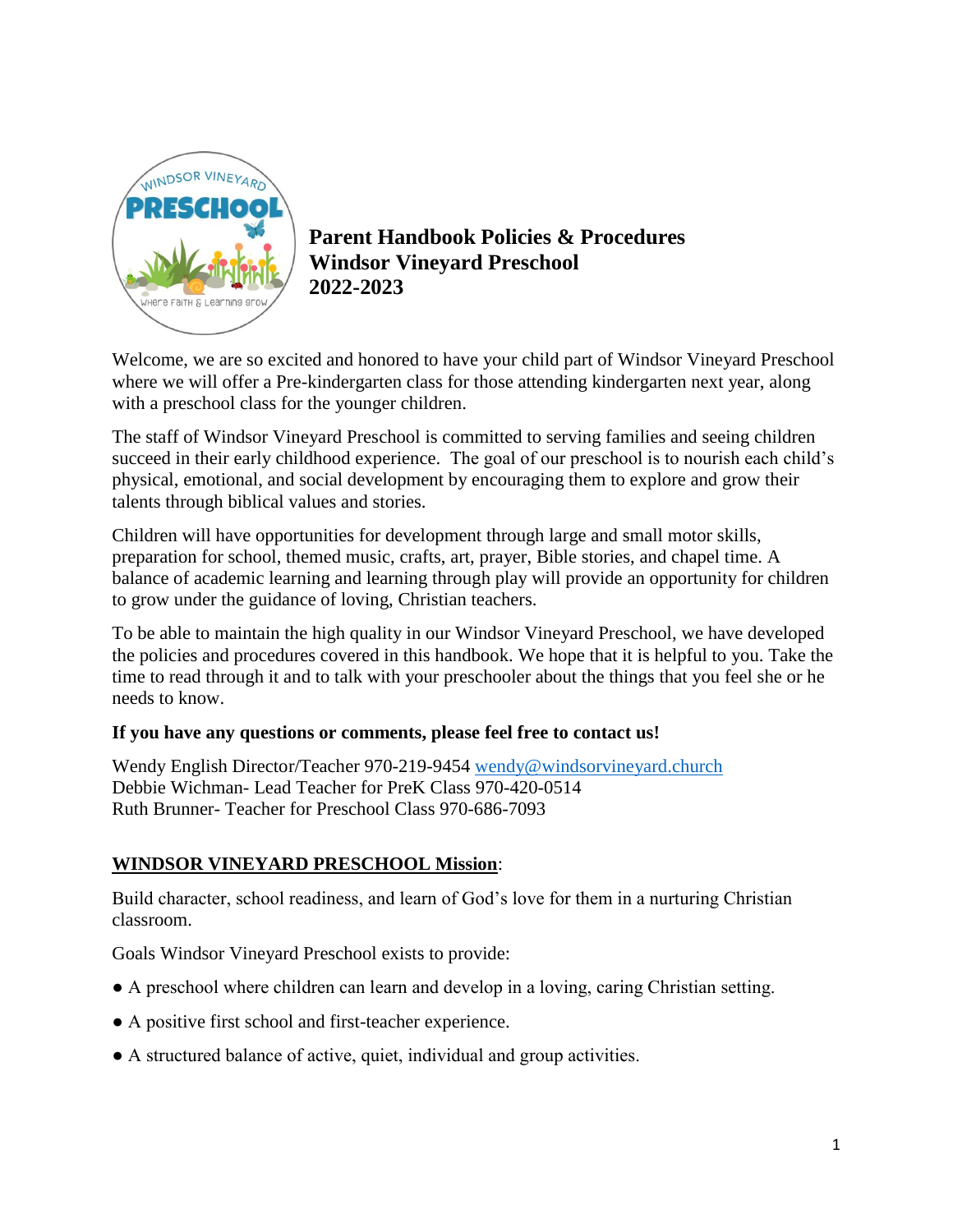● An educational program that will help prepare each child for school through development of basic academic skills.

● Opportunities for enhancement of creativity through music and visual arts.

● An environment designed to establish and/or sustain each child in a relationship with Jesus Christ, which provides a basis for the development of healthy self-esteem

**Philosophy:** We believe that all children are given special, unique talents and gifts from God. When they are instructed in an experiential, loving and nurturing classroom and home environment, we believe they develop:

- A place where faith & learning grow together
- \* A place of love, respect, and empathy for others
- A place of confidence, responsibility, and readiness for school

At Windsor Vineyard Preschool we provide a loving and respectful environment in which faith and learning grow. By playing and learning together, children build skills that set them up for success.

**Statement of Belief:** Windsor Vineyard Christian Preschool is part of the Vineyard Church with the mission of "Leading people into a growing relationship with Jesus Christ." The Constitution and bylaws of Windsor Vineyard Church govern our decision-making and policies.

## **Staff:**

**Wendy English-** Director, has a bachelor's degree in Early Childhood Education and has taught preschool, Kindergarten -1<sup>st</sup> in public and private schools, participated with her four children in parent cooperative preschools. As Pastor of Children's Ministry, she loves to sing and play the guitar. Wendy sees each day as a gift and each child as His treasure from above.

**Ruth Brunner-** is Preschool director qualified, holds a degree in Human Development, Elementary Education, and certified Gifted Education Prek-12. She serves in the capacity of teacher and advisor. Ms. Brunner loves the curiosity of children and watching them grow in the love of Jesus and God's creation.

**Debbie Wichman**- Lead teacher for PreK class, has incredible experience leading a Christian preschool and Children's ministry in Fort Collins for 30 years. She brings a wealth of wisdom to our program, loves teaching exploration style lessons in science and literature.

#### **Class information:**

Our two classes will meet Tuesday, Wednesday, Thursday 8:30-11:30. We will offer a preschool class will be for students who are 4 by November 15th with a maximum class size of 14 students. New this year will be a Prekindergarten class (with a maximum of 16 students) for 5 to 7-year-olds who plan to enter kindergarten next year.

**Registration:** A registration form (available from the preschool or online) must be completed and returned to the Preschool. A \$50 per family registration fee (\$25 for returning families) will be due with the registration form to reserve a child's place in the class or on the waiting list.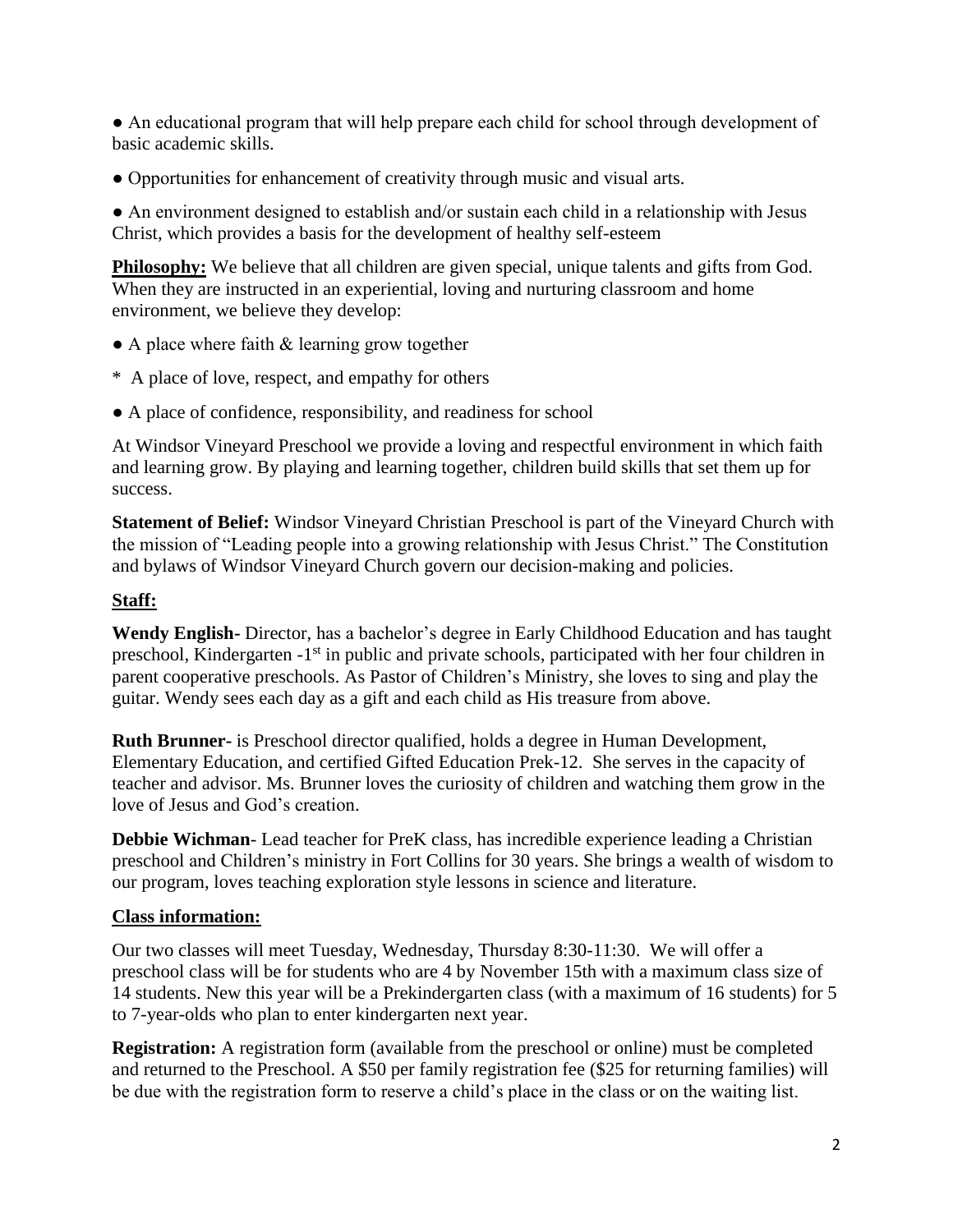Physical limitation needs are to be identified in writing on the registration forms provided. Registration fees will be returned to families whose children we were not able to place in a class. All students must apply each year by submitting a completed and signed registration form and registration fee.

In addition to the registration form and fee, state regulations require parents to submit the following information for each child. The proper forms will be provided upon registration. Per licensing rules and regulations, all forms must be completed and submitted before beginning preschool. All students are eligible to apply for admission to Windsor Vineyard Preschool.

- Child Health Record (requires Doctor signature).
- Release Form.
- Immunization Forms (requires Doctor signature). Must be on provided form.
- Any additional Special Health Forms regarding allergies or medications, if applicable.
- Exemption Forms regarding immunizations, if applicable.

#### **Tuition and Fees for Preschool and Prekindergarten classes:**

• \$260 tuition is due on first of the month. Tuition prorated to \$110 for August and \$200 for December

Supply Fee is \$25 per year for cost of special art projects.

**Optional Lunch Bunch: You** may request a spot in our lunch-bunch after-care from 11:30- 12:30, children will bring their own lunch. The cost is \$12 per care day and paid in advance.

#### **Credit for Absence Due to Illness Based on the following**:

- First week: no credit
- Second consecutive week: 40% of monthly tuition
- Third consecutive week: 60% of monthly tuition
- Fourth consecutive week or more: full credit

A doctor's release is required to obtain a credit for absences. No credit is given for school holidays and vacation periods.

**Withdrawal Policy**: Windsor Vineyard Preschool requires two-week written notice of any intent to remove a child from the school. Tuition and fees must be paid for the two-week period. Refunds of unused tuition and fees shall be given for any notifications received before May 1.

No credit will be given for days the school is officially closed (holidays, inclement weather) A five-day grace period will be allowed for payments, following which the account will be considered delinquent and assessed a \$25 late fee.

**License Under the State of Colorado Social Services:** Windsor Vineyard Preschool is a Tax-Exempt Organization Christian Preschool ministry of Windsor Vineyard Church, which is a 501(c)(3) ID number 82-414-441 federal tax-exempt organization.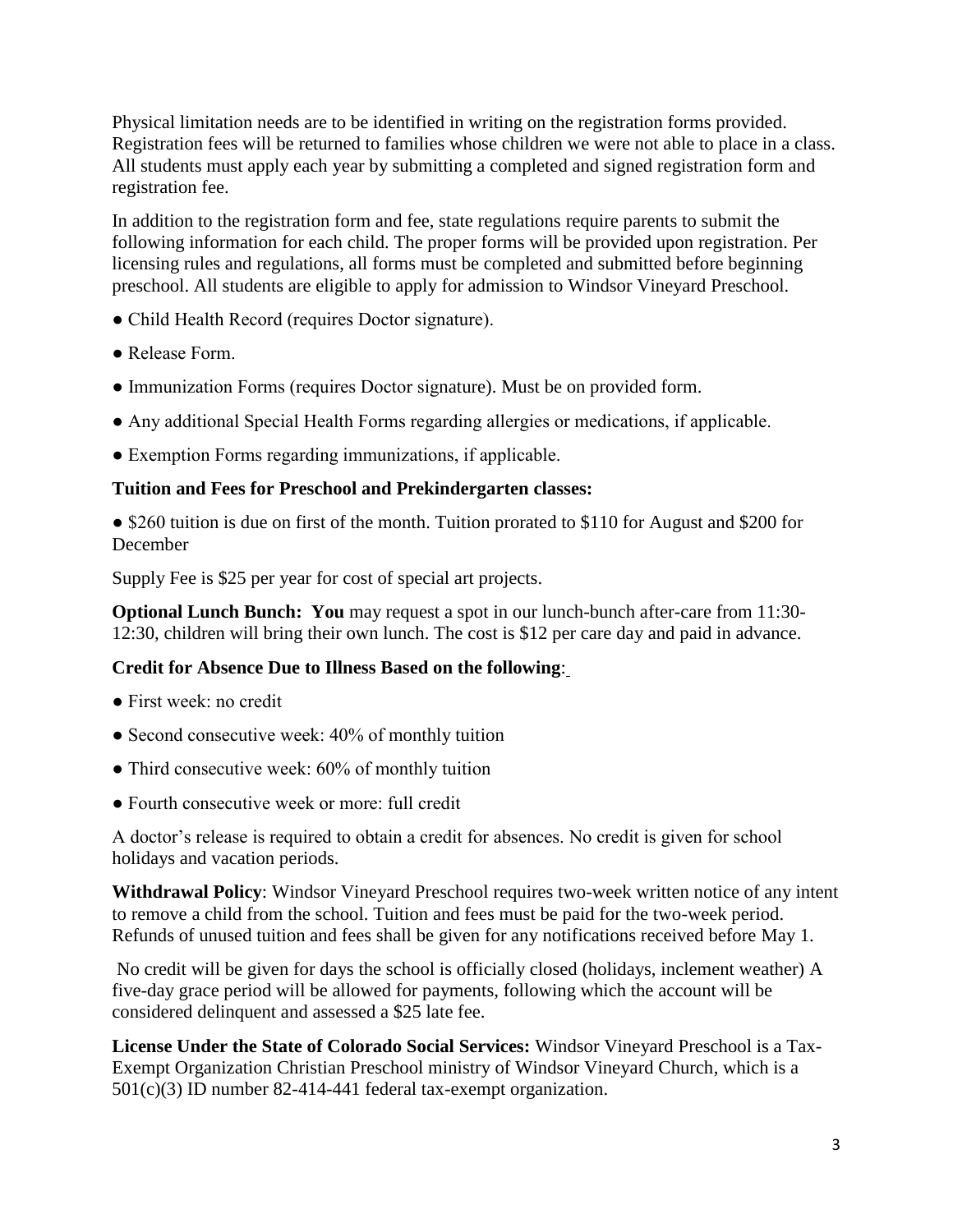**Parent Grievances:** Windsor Vineyard Preschool is a licensed preschool with the Division of Child Care, Colorado Department of Human Services, 1575 Sherman Street, Denver, CO 80203 Concerns you do not feel comfortable discussing with staff may be directed to the Department of Human Services at (303) 866-5958.

Financial Aid Available as a licensed provider in the Colorado Child Care Assistance Program (CCAP). Families who qualify receive financial aid from the state to offset tuition in whole or in part. The program is administered through Weld County human services assistance/CCAP for details. Need-based funding for financial aid via Windsor Vineyard Church can be applied for after families have applied to CCAP first. Contact Director for information.

#### **Arrival and Dismissal Information Class Times:**

Tuesday/Wednesday/Thursday morning class times are 8:30-11:30am.

**School Calendar: Preschool start date will be August 23, 2022.** Plan to attend our 7pm parent orientation August  $11<sup>th</sup>$  to meet staff and families. Your completed forms can be turned in at that time. Check [www.wvpreschool](http://www.wvpreschool/) website for preschool and events, we will follow the Weldre4 school year holiday calendar.

**Arrival Time is 8:30:** There are benches outside the classroom for parents and children.

**Dismissal Time is 11:30:** It is important to your child's safety that you arrive to pick him/her up on time. Small children need this security. If you know that you are going to be detained, please notify the school immediately so that we can reassure your child. If you pick up your child late without having made prior arrangements, you will be charged the \$12 Lunch Bunch fee. A staff member will remain on the premises if any child has not been picked up. If a child remains after school session ends without any notification from parents, we will contact the parents, then emergency contact persons/others as needed.

**Responsibility for Children:** All children must be signed in and out by a parent/guardian or person designated on the personal information form provided to the Preschool.

Unless your child's teacher is specifically notified with a written and signed note, a child will not be allowed to leave with anyone not specified on his/her personal information form. Children wishing to visit another student's home after school hours must have a note granting permission from a parent. Such arrangements must be made prior to the start of the school day, as telephone calls home are allowed only in the case of special need.

Staff members are not allowed to drive children to or from school except in emergency situations. Windsor Vineyard Preschool shall assume responsibility for the child after the child has been signed in by the parent/guardian or designated representative and retains responsibility until signed out by the parent/guardian or designated representative.

**Attendance**: Regular attendance is essential to satisfactory completion of our program. Every child is expected, except in case of illness or other urgent reasons, to start school on the opening day and remain in regular attendance until the closing day. Parents or guardians shall notify the school when a child is absent via phone call or text message to staff, with reason for absence.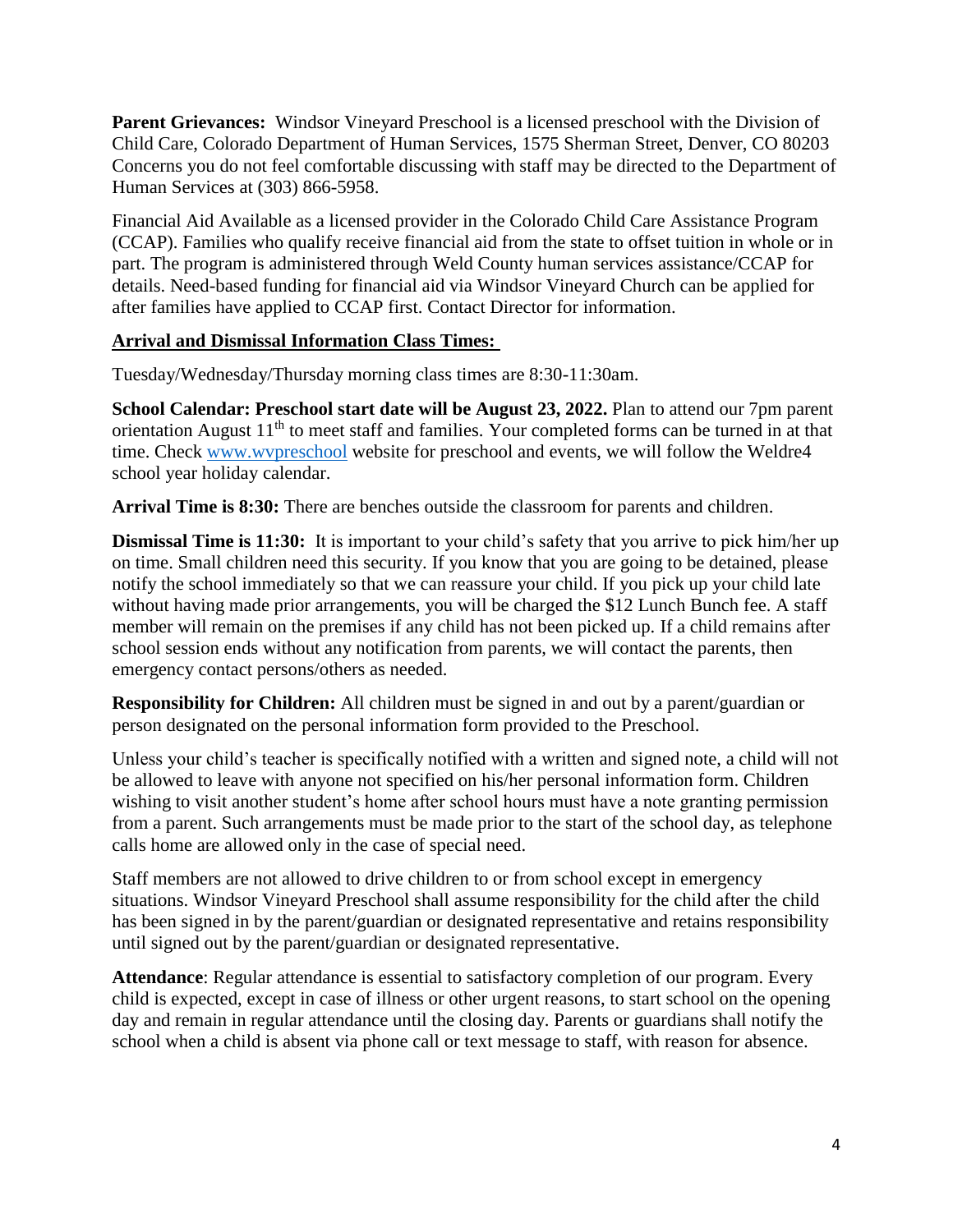**School Closures:** Windsor Vineyard Preschool will close school due to inclement weather when Weld Re-4 School District is closed or announces a late start. Look on the Weld Re-4 website or listen to local radio for school closure information.

## **Guidance Policy**

# **Our Commitment**

Windsor Vineyard Preschool is committed to helping each student begin to reach his/her potential as a whole person. Part of our staff's responsibility is to guide students toward becoming mature, competent, self-directed citizens. While pursuing this goal we must remember that we are dealing with developing personalities. Our teachers will emphasize positive guidance measures which encourage healthy learning, promote responsibility, and self-control.

# **The following guidelines are used for attaining this goal:**

1. The entire staff is responsible for supervising behavior.

2. A feeling of mutual respect should develop between the teacher and the student. We create this relationship by providing consistent care. Since our staff is small, the same teachers work with the children each day they are in preschool

3. Control of classroom behavior is the teacher's responsibility and, when possible, should be handled by the teacher alone. However, when a problem of a serious nature arises, a parent conference may be a part of the solution. In certain special situations, staff may provide recommendations to an early childhood consultant or other specialist.

4. Students should be held responsible for the consequences of their actions and the consequences should relate to the offences. The staff focuses on positive instruction and the recognition of good behavior. Windsor Vineyard Preschool does not allow physical punishment or subjecting students to ridicule, sarcasm or other forms of verbal abuse.

Students learn by how a school is operated and knowing what is expected of them. For this reason, firm guidelines are provided that encourage and monitor students in their respectful treatment of one another, their teachers, and their school.

**Character development:** We're excited about growing caring children, knowing God's love for them, their parents, and their school.

**Individualized Learning:** Our program will provide referral information to the family as appropriate for any child for whom a developmental concern has been identified.

**Parent/Teacher Conferences**: We encourage open communication with parents to cultivate healthy relationships that help the growing child. Conferences are held two times per year. Additional conferences may be scheduled if parents or teachers feel it is necessary.

**Non-acceptable Behaviors:** The following are a list of non-acceptable behaviors of children and/or parents at Windsor Vineyard Preschool and will be handled on an individual basis. Parents will be notified if frequency and severity interfere with the learning and safety of others.

- Rudeness/disrespect for authority.
- Offensive language.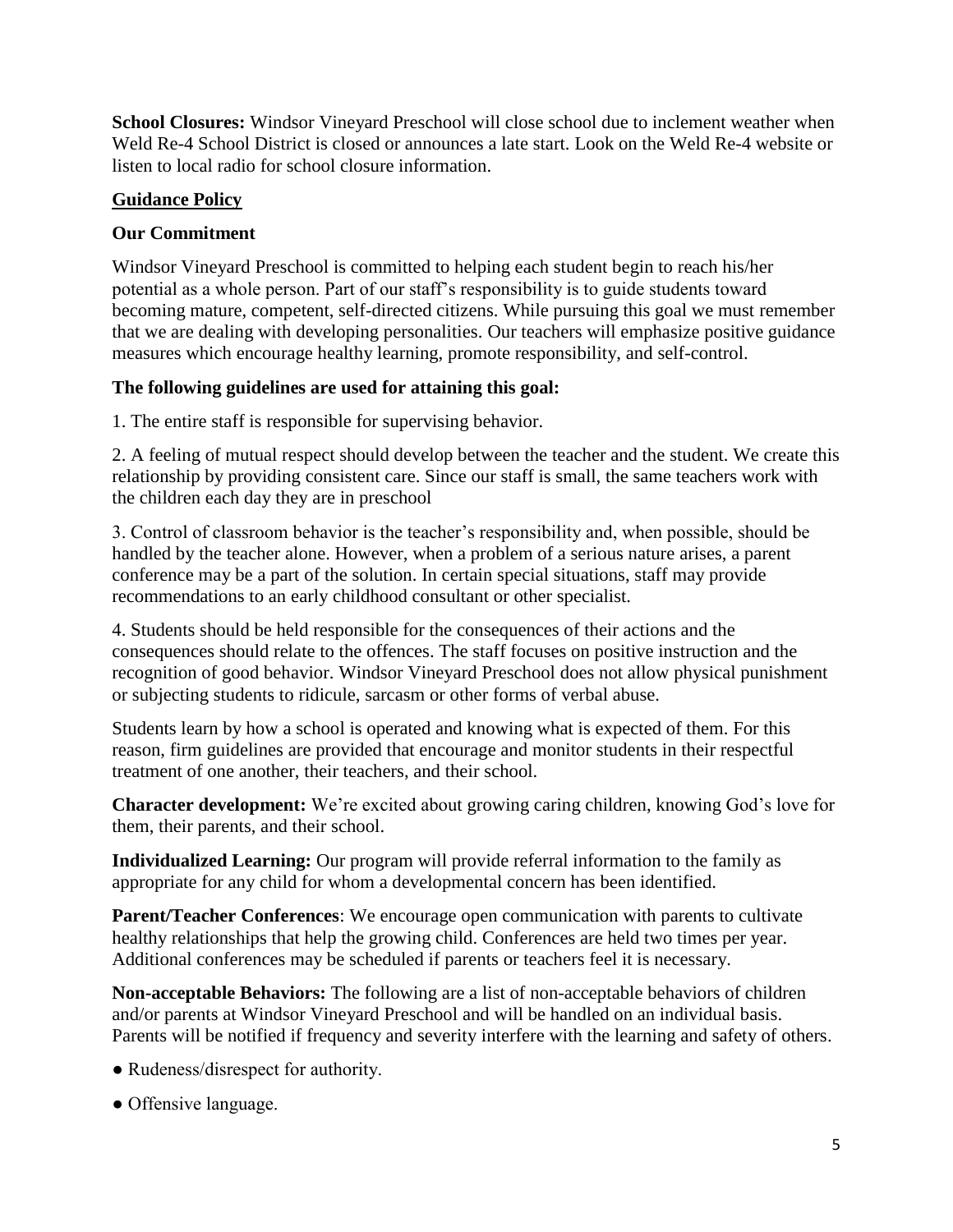- Harassment of other children.
- Intentional physical harm or injury to another child or teacher.
- Intentional damage to school property or property of others.
- Persistent interference with the ability of classmates to learn and play.

**Disciplinary Policy:** Positive guidance strategies will be used. If extreme behavior continues after initial steps have been taken, the child will be directed to the re-focus chair until they are ready to enter back into classroom activities. Parents will be notified of concerns. If any of the above behaviors repeatedly occur, the Director will work closely with parents to establish a behavior plan tailored for the individual child.

An early childhood professional consultant may be contacted at the Director or parent's request, depending on the behaviors presented. Expenses, if any, of such consultation will be the responsibility of the parent(s). We will strive to work with families to address behavior issues before such action occurs.

**Student Dismissal:** A student may be dismissed for failure of the parent to be in accordance with school policies and/or pay tuition.

**Positive Transitions:** Starting and ending preschool are big events for children. These transitions can be difficult, and each child handles them differently. We want to help and support each child to ensure these are positive experiences.

**Transitioning into Preschool:** Parents are encouraged to visit the classroom with their child prior to enrollment. This gives the parent a chance to see what a typical preschool day looks like and the child an opportunity to play and interact with preschool children.

We hold two events before school begins to allow the children to transition into their preschool environment: our spring Open House tours held at enrollment time a few weeks before the first day of school. At both events, the children can openly explore the classroom, get to know future classmates, and meet their teachers, all while parents are nearby. Both events give our teachers an opportunity to meet your child.

**Meet and Greet: O**n the first day of school, parents/guardians are welcome to meet and greet on the churches front picnic tables and benches. This proximity allows for an easier first-day transition for children—and for parents!

**Orientation:** This required event is for parents/guardians to complete the forms needed to start school, meet the team, and answer questions.

**Engagement with Community:** Enrichment is a key component of our program. Community experts will be brought into the classroom to demonstrate skills, crafts, and careers of interest to children and our units of study. These enrichments will be held in place of field trips. If walking/nature trips are planned, parents will be notified and asked to sign a permission form.

**Classroom Volunteering:** Children feel pride in seeing their parents/grandparents sharing in their school experience. Please complete the volunteer form and tell us of your special interests and talents.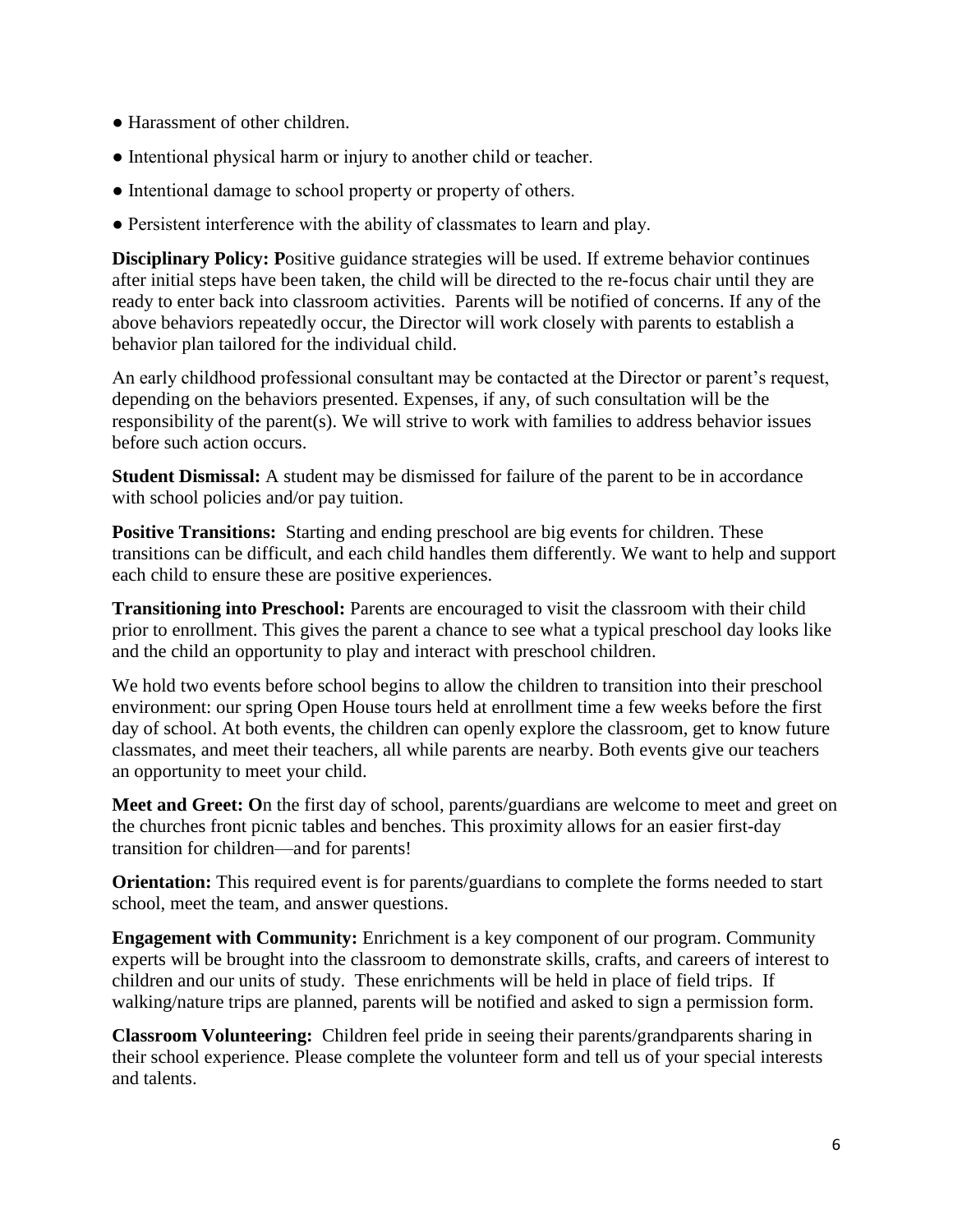**Communication:** We welcome and encourage open communication between parents and staff at Windsor Vineyard. Parents are encouraged to express concerns, ask questions, or simply discuss their child's experience at school. Arrival and drop-off time are often remarkably busy and are therefore not ideal for such conversations. However, phone calls and post-school conferences are welcome and may be scheduled at your convenience with the director.

Our program will make every effort to find and utilize interpreters if there is a situation where assistance in communication is needed.

**Health and Safety:** Your child's health is a matter of major importance to all of us. You must file with the Preschool a health form and an immunization form or immunization exemption form signed by a physician. Discuss any health problems, whether chronic or temporary, with the teacher. Whenever you observe a cold or other illness developing, please be sure to keep your child at home until you are sure the child is no longer contagious.

The standard rule is to keep your child home until the time she/he has been free of fever or vomiting for 24 hours. In the event your child contracts a contagious disease let us know at once. A physician's statement may be required in some cases before the child will be readmitted to class. You will be contacted if any symptoms of illness appear during the day, your child will be kept in a separate quiet area until you can pick them up. Also, you will be contacted if your child is suspected to have been exposed to a communicable disease or illness while at school.

**Medications:** If medication is to be administered at school, following conditions must be met:

● A signed request from a licensed prescriber specifying the condition for which the medication is to be given, the name, dosage, route, side effects and specific instructions for emergency treatment must be submitted to the Director for filing while the child is a student of Windsor Vineyard Preschool.

● Medication must be presented to the Director in its original, labeled pharmacy container or over the counter packaging. All liquid medication must be accompanied by an appropriate measuring device.

All medications will be stored per manufacturer's instructions in an enclosed space that is inaccessible to children. A written record will be kept of all medication, including over-thecounter medication given to children. This record will include the name of the child, the name of the medication, the date and time the medication was administered, the amount of medication given, and the signature or initials of the person administering the medication.

The state requires us to employ a licensed, registered childcare nurse to ensure that the school is up to date on medication administration, health care, hygiene, disease prevention, equipment safety, nutrition, and immunizations. Parents must fill out all pertinent paperwork with Physician signature and instructions before medication will be administered.

The Preschool shall give appropriate first aid to a hurt child. A parent or guardian shall be contacted if it is the judgment of the Preschool staff that immediate medical attention is necessary. If it is the further judgment of the Preschool staff that the injury is of an emergency nature, paramedics shall be called to the Preschool and a parent or guardian will be contacted.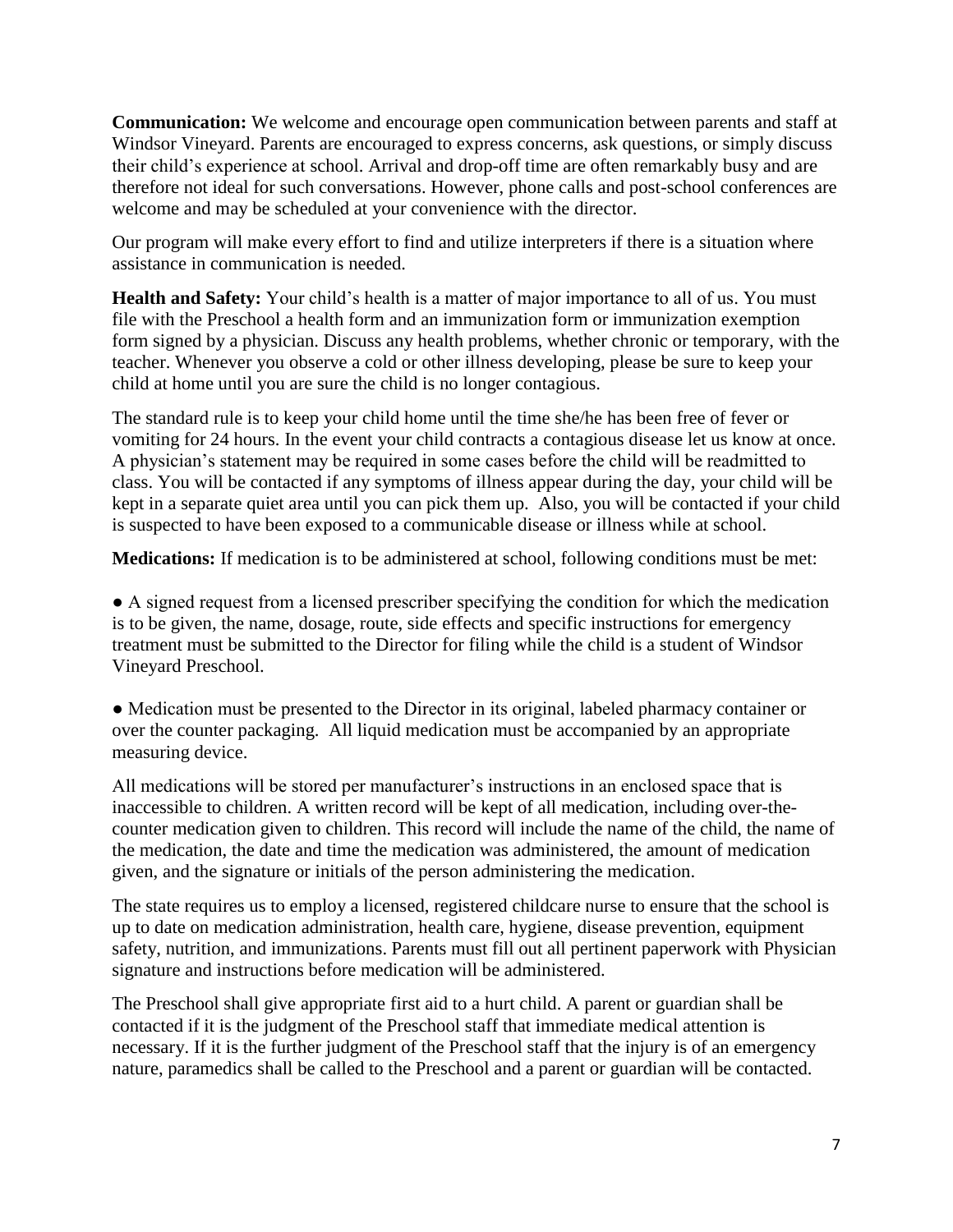To insure your child's protection from the sun, apply sunscreen before arrival and send a small roll-on sunscreen stick with your child for reapplication as needed. Label sunscreen with child's name and keep in their backpack.

**Illnesses:** The best ways to stop the spread of infection are good hand washing and staying home when sick.

# **Guidelines for Keeping Sick Children Home from School**

### Please keep me home if...

| I have a<br>fever.                                                                                                    | I am<br>vomiting.                    | <b>I</b> have<br>diarrhea.                        | I have a rash.                         | I have head<br>lice/nits. | I have an eve<br>infection.                                                  | I am<br>congested<br>and for have<br>thick.<br>constant<br>runny nose | I have a sore<br>throat                            | I have been<br>diagnosed<br>with strep<br>throat or<br>scarlet fever.                          | I have been<br>in the<br>hospital.                  | I'm just not<br>feeling very<br>good.                                                    |
|-----------------------------------------------------------------------------------------------------------------------|--------------------------------------|---------------------------------------------------|----------------------------------------|---------------------------|------------------------------------------------------------------------------|-----------------------------------------------------------------------|----------------------------------------------------|------------------------------------------------------------------------------------------------|-----------------------------------------------------|------------------------------------------------------------------------------------------|
|                                                                                                                       |                                      | $\mathcal{L}$                                     |                                        |                           |                                                                              | $\frac{m}{2}$                                                         |                                                    |                                                                                                | <b>HOSPITAL</b>                                     |                                                                                          |
| Temperature<br>of 100°F and<br>sore throat,<br>rash.<br>vomiting,<br>diarrhea,<br>earache, or<br>not feeling<br>well. | Two or more<br>times in 24<br>hours. | Three or<br>more watery<br>stools in 24<br>hours. | Body rash<br>with itching<br>or fever. | Itchy scalp.              | White part of<br>eye is pink<br>and/or $pus$<br>is draining<br>from the eye. | Uncomfortable<br>stuffed up<br>feeling and/<br>or runny<br>nose.      | Sore throat<br>with fever or<br>swollen<br>glands. | Red, sore<br>throat with<br>patches on<br>tonsils,<br>swollen<br>glands, fever<br>and/or rash. | Hospital stay<br>and/or<br>emergency<br>room visit. | Unusually<br>tired and/or<br>pale, lack of<br>appetite,<br>confused<br>and/or<br>cranky. |

#### To return to school I need...

| To be fever<br>free without<br>the assistance<br>of medication<br>for 24 hours.<br>(i.e. Tylenol,<br>Motrin, Advil) | To be free<br>from vomiting<br>for 24 hours. | To be free<br>from diarrhea<br>for 24 hours. |                                                            | To be brought<br>to the school<br>nurse by my<br>parent/guardian<br>prior to<br>returning to<br>class. | To have clear<br>eyes that are<br>not draining.<br>To have<br>completed 48<br>hours of<br>treatment. | To be fever<br>free without<br>the assistance<br>of medication<br>for 24 hours.<br>(i.e. Tylenol,<br>Motrin, Advil) | To be fever<br>free without<br>the assistance<br>of medication<br>for 24 hours.<br>(i.e. Tylenol.<br>Motrin, Advil) | To be fever<br>free without<br>the assistance<br>of medication<br>for 24 hours.<br>To have<br>completed 48<br>hours of<br>treatment | A copy of the<br>discharge<br>instructions<br>and/or<br>doctor's note<br>permitting me<br>to return to<br>class that<br>includes any<br>special<br>instructions (i.e.<br>modifications<br>to daily | To be feeling<br>better and<br>acting like I<br>normally do. |
|---------------------------------------------------------------------------------------------------------------------|----------------------------------------------|----------------------------------------------|------------------------------------------------------------|--------------------------------------------------------------------------------------------------------|------------------------------------------------------------------------------------------------------|---------------------------------------------------------------------------------------------------------------------|---------------------------------------------------------------------------------------------------------------------|-------------------------------------------------------------------------------------------------------------------------------------|----------------------------------------------------------------------------------------------------------------------------------------------------------------------------------------------------|--------------------------------------------------------------|
| A note from<br>my parent/<br>guardian                                                                               | A note from<br>my parent/<br>guardian        | A note from<br>my parent/<br>guardian        | A doctor's note<br>permitting me<br>to return to<br>school |                                                                                                        | A doctor's note<br>permitting me<br>to return to<br>school                                           | A note from<br>my parent/<br>guardian                                                                               | A note from<br>my parent/<br>guardian                                                                               | A doctor's note<br>permitting me<br>to return to<br>school                                                                          | program and<br>for what<br>period of time.                                                                                                                                                         | A note from<br>my parent/<br>guardian                        |

If I show any of the above signs of illness at school, it will be necessary to pick me up from school. Please keep ALL emergency contact information up to date. If I should become ill or injured at school, the school needs to be able to contact you.

**Major Accidents:** If a child is injured, the Director or substitute will assess the situation and decide whether the child needs to go to hospital by ambulance or whether the child can wait for a parent to come. If the child needs to go straight to hospital, the Head Teacher or designated staff member will:

- Call 911 immediately.
- Administer first aid and/or CPR as appropriate.
- Call the parents/emergency contacts
- Stay with the child to monitor them and make sure they are comfortable

In case of illness or accident it is necessary for us to know where you may be always reached. Parents must keep a current list of emergency contact information on record. It is the parent's responsibility to submit, in writing any changes to this contact information to the preschool.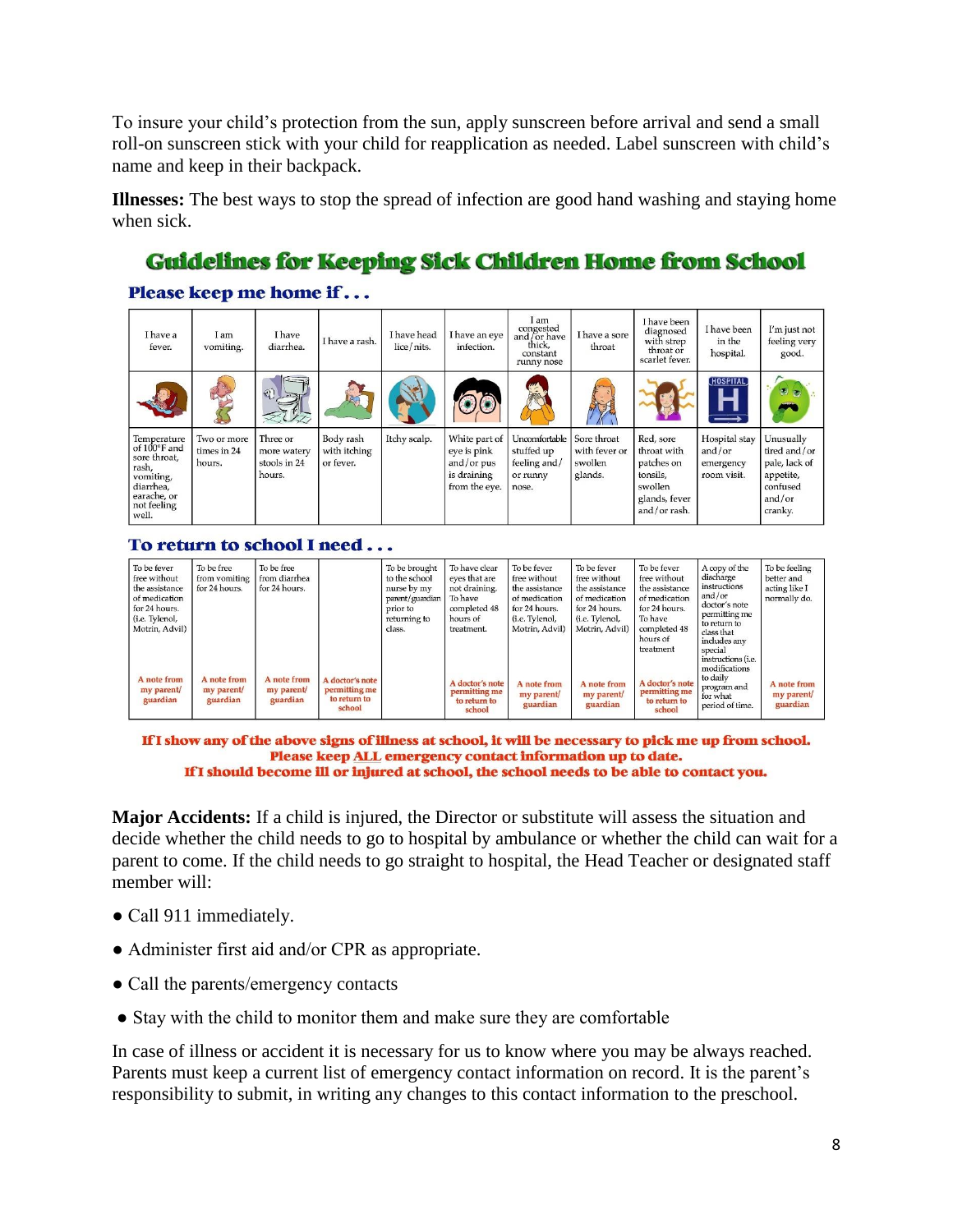**Preparedness for Emergencies**: Windsor Vineyard Preschool will follow emergency protocol, holding monthly fire, tornado, and lockdown drills. A name face recognition log is taken hourly and after each transition to ensure safety.

In case of fire, children will be evacuated to the grass area south of the parking lot. Parents will be contacted as soon as possible. In case of a tornado, the children will be taken to an inside room until the "all clear" has sounded. We will practice these drills along with an active shooter (which we will refer to as 'a Bear Drill.' Parents will be contacted as soon as possible after an emergency. Children with special needs will have an individual plan in place for safe and proper care. In the event we need to leave the property, our emergency reunification location with families will be NE side of Safeway OR a safe location designated by the Red Cross. Windsor Vineyard Preschool will provide transportation only in the case of an urgent emergency.

**Privacy and Confidentiality:** In compliance with Colorado state and federal laws, student and teacher records are confidential. Files can be released only to authorized persons. Children's names will never be posted on social media sites. Photos will only be posted with a parent's written permission.

**Reporting Suspicions of Child Abuse:** The Director of the Preschool or any other staff members shall report to Children's Protective Services or the Police Department, as required by the state Penal Code, any suspicion of child abuse, sexual or otherwise, neglect or endangerment of which they may become aware. If you ever feel that your child has been abused in any way, whether it is at this facility or somewhere else, please report it to the Weld County Department of Human Services at 970-352-1551.

**General Information:** Windsor Vineyard Preschool admits children of any race, color, national or ethnic origin to all the rights, privileges, programs, and activities generally accorded or made available to students at the school. It does not discriminate based on race, color, national or ethnic origin in administration of its educational policies, scholarship programs and other schooladministered programs.

**Ages:** Children attending the Preschool must be four years of age by November 15th and need to be toilet trained. The PreK class is for those attending kindergarten the following year.

**Visitor Policy:** Visitors are welcome. We ask that each visitor sign in, take a visitor name tag and report directly to the staff.

**Personal Belongings:** Upon arrival at the preschool, children are to hang coats and backpacks on the hooks. When it is necessary to change from boots to shoes, this is to be done before entering the classroom. All belongings are to be brought home each day. Bring a labeled zip lock bag for a change of clothes to orientation. If an accident does occur, the child's soiled clothes will be sent home in the plastic bag. Please add fresh bag of clothes before sending the child to school the next day. Windsor Vineyard Preschool will make every effort to safeguard personal belongings brought by the child but is not to be held responsible for lost or broken items. For this reason, we ask that children not bring toys or money to school, unless the toy is for show-and-tell day.

**What to Wear**: We ask that clothing be weather-appropriate, comfortable, and simple. We understand that children enjoy independence, so ask that clothing be something that the child can unfasten and fasten for toileting. There is always a possibility that clothing might be soiled when